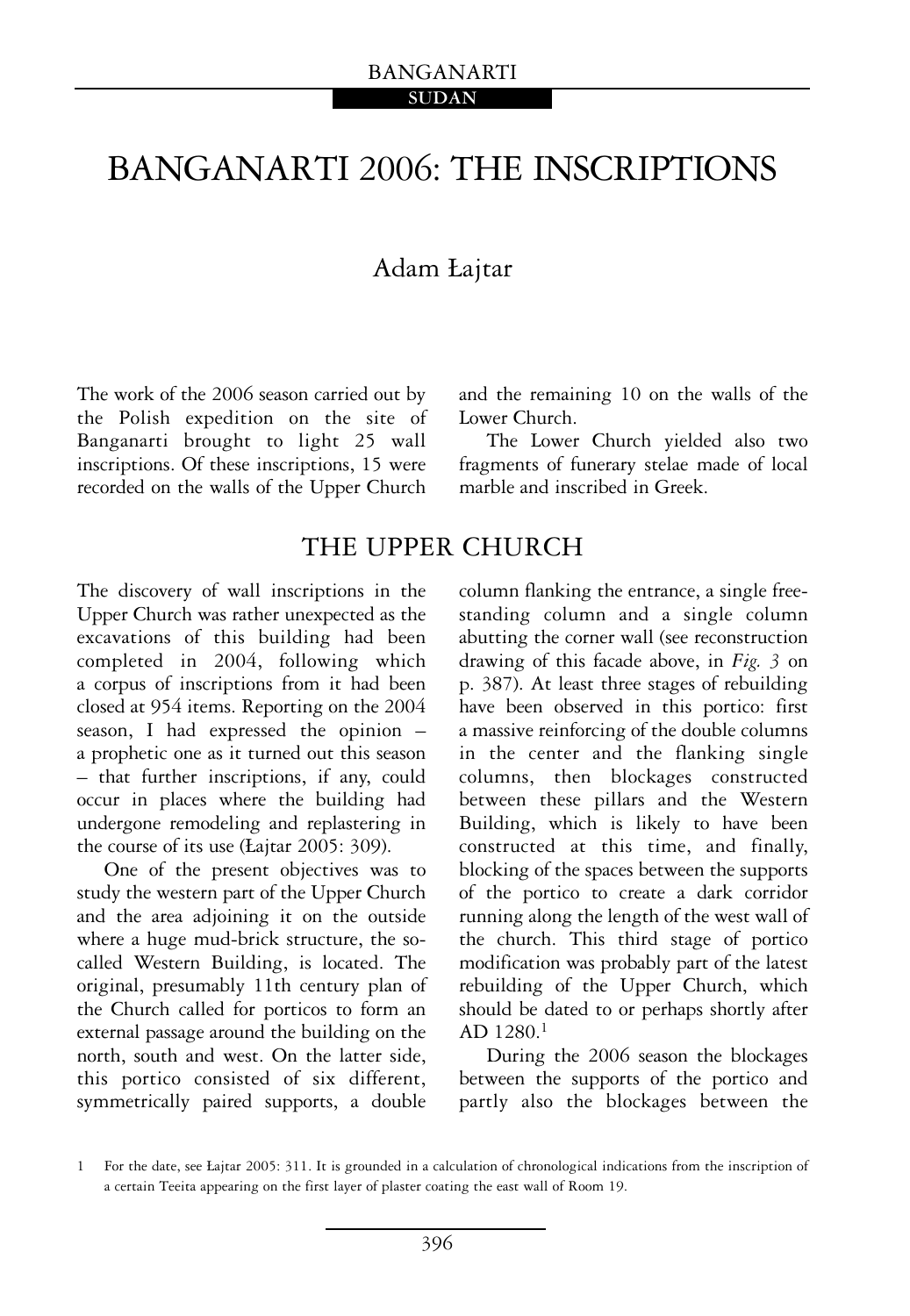### BANGANARTI **SUDAN**

portico and the Western Building were removed, returning the portico to its appearance after the first stage of the rebuilding. This brought to light 15 inscriptions and several figural drawings, executed on the portico supports presumably in the second half of the 12th and the first half of the 13th century, considering the established date for the rebuilding of the portico. Thus they predate by some 50-100 years the huge epigraphic production connected with the Upper Church, which should be dated to the last years of the 13th and the first half of the 14th century.

The newly discovered inscriptions follow in general terms the rules established for the epigraphic production connected with the Upper Church (cf. £ajtar 2003: 137-159). All of them are visitors' graffiti, done in a more or less practiced hand using Nubian-type majuscules.2 In some cases, the hand becomes decorative and even plays with the script.<sup>3</sup> The inscriptions are composed in Greek with a considerable influence of Old Nubian seen in the morphology (Greek words and names with Nubian -oy ending, like **KAHPIKOY, MAPTYPO** opoy) and syntax (*regens* always following *rectus* in attributive expressions). From the formal point of view, we have personal names standing alone, personal names preceded by the personal pronoun of the first person singular "I", short prayers followed by information about the visitors, and varia. The last group is represented by a list of archangels, including the names of Iael, Ourouel (both repeated twice), and Anael. Two inscriptions are too damaged for anything certain to be said about their contents, and one is completely not understandable.

The four prayers display the same pattern. They start with the invocation Pαφαήλ θεέ, which is probably a word-forword translation of the Old Nubian PAPAHAN TAA and should be understood "God of Raphael",<sup>4</sup> and follow with the request  $\phi\acute{u}\lambda\alpha\xi$ ov = "guard", supplemented, in one case, with the sequence:  $o$ ikteipoov, εὐλόγησον, σκέπασον = "have pity, bless, protect". The prayers show a formal resemblance that suggests a close connection between them. Attractive as it is, this supposition cannot be taken for granted. It should be observed that prayers of the ὦ δεῖνα, φύλαξον type are rather uncommon in visitors' inscriptions which came into existence in Nubia in Christian times. Several examples are attested in the later Banganarti prayers, but the percentage is very low with relation to the bulk of the material. Yet prayers of this type frequently occur in dedicatory inscriptions of paintings in Nubian sacral buildings (churches and monasteries) where they probably were adopted from liturgical sources. Perhaps the liturgy exerted an influence also on the redactors of visitors' inscriptions on the supports of the western portico of the Upper Church at Banganarti.

The persons mentioned in the inscriptions mostly bear Nubian or Graeco-

<sup>2</sup> Several inscriptions mentioning different people give the impression of having been done by the same hand, but this is difficult to corroborate.

<sup>3</sup> Note, for example, the way the letter 'f' is recorded in the name of the Archangel Raphael, provided with a pair of wings attached at the top of the round element and/or a pair of eyes within the round element, both wings and eyes surely referring to the Archangel Raphael.

<sup>4</sup> The invocation "God of Raphael" confirms a supposition formulated on the grounds of earlier finds that the Upper Church at Banganarti was dedicated to the Archangel Raphael, cf. £ajtar 2003: 147.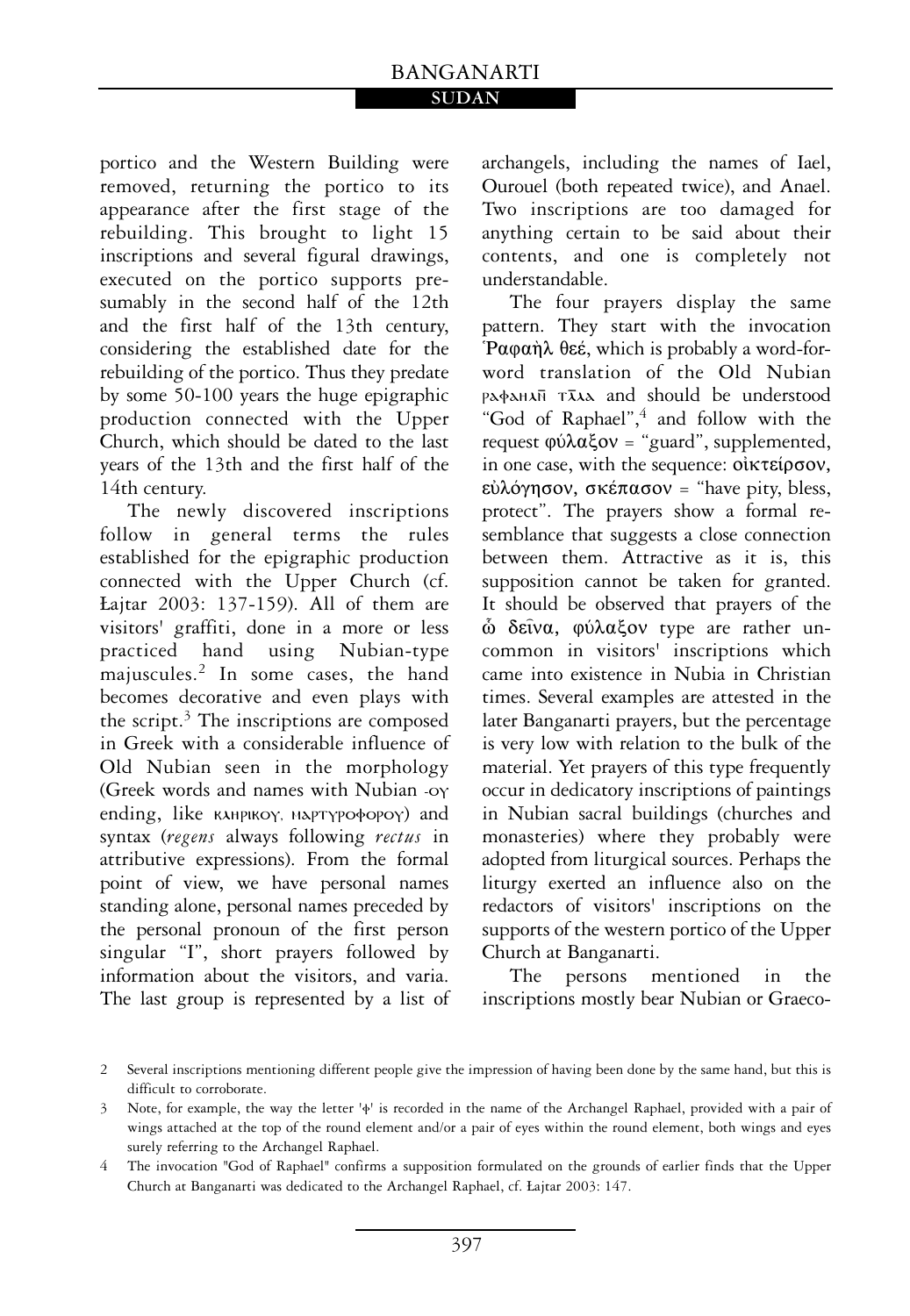# BANGANARTI

#### **SUDAN**

Nubian names (Akshokouda, Marinkouda, Martyrophorou, Phorou). One name is of Biblical origin (David), one is most probably Greek (Adelph[---]) (Adelphios ?, for an inscription containing this name, see also below), one Arabic (Ali) (see below), and one of unknown origin (Promesa). As for functionaries, we have two clerics of the Great Jesus Church,<sup>5</sup> and another ecclesiastic connected with the Great Jesus Church.6 One man, also an ecclesiastic, apparently a priest in a Church of Mary, followed a splendid civil career, which included the functions of epistolary scribe  $(\hat{\varepsilon}\pi \iota \sigma \tau o \lambda o \gamma \rho \dot{\alpha} \phi o \varsigma)$ , a court notary (?) (νοτάριος ζητῶν), and *thegna* of the City (=Dongola). He must have been quite selfconfident for he calls himself a marvel  $(\theta \alpha \hat{\nu} \mu \alpha)$  and order ( $\tau \dot{\alpha} \xi$ iς), and boasts that he wisely exercises power over people. The word *thegna* also occurs in another inscription, but the text is so badly preserved that the exact meaning of the word under consideration, either "village /town official" or "son", escapes us (see £ajtar 2006: 94-98). Two of the persons occurring in the inscriptions were owners of churches according to a pattern well attested for Christian Nubia for the period from the 11th century onwards (£ajtar, van der Vliet 1998: 35-53).

Let me present in greater detail two of the inscriptions from the Upper Church discovered this season. The first is a two-line inscription incised on the southern face of the first pillar from the south, 1.65 m above the floor. It reads:  $\Delta I \sim [Fig. 1]$ . This is neither in Greek nor in Old Nubian, but apparently in Arabic. The word  $\Delta I$ probably transcribes the Arabic *diof* = "guests" (plural of *def* = "guest"), and *ali* must be the Arabic personal name Ali. I do not know why the personal name in singular is connected with the substantive in plural. This is perhaps a mistake of the writer, undoubtedly a Nubian, rooted in his imperfect knowledge of Arabic. Alternatively, one can suppose that the inscription is incomplete, at least one more name having been omitted after Ali.

The "guest Ali" mentioned in this inscription was in all likelihood a Muslim. This is suggested by his name, the language of the inscription and, last but not least, the lack of a cross at the beginning of the text. This shows that the Christian pilgrimage center at Banganarti drew visitors from all of Nubian society, which was being steadily Islamized at the time that the inscription was written.

To the right of the inscription, there is a drawing showing a man clad in a skirt walking to the right. The arms of the man are outstretched. He holds a stick in his left hand and has a bag hanging over his left forearm. The stick and the bag suggest that we are dealing with the representation of a pilgrim. Perhaps this is a representation of the "guest Ali" who is mentioned in the inscription. Assuming Bogdan Zurawski is

<sup>5</sup> Both of them are presented in the same manner as  $I(\eta\sigma o\hat{v})$ ;  $\mu \not\in \gamma(\alpha\varsigma)$  Thuk( $\lambda \in \sigma$ ) KMPIKOY. The reading of the abbreviated word TIHIK( ) as TIHIK( $\lambda$ EOC) is based on other Nubian attestations of this word, especially in the list of bishops of Faras, which mentions έπίοκ(οπος) Ιώσηφ τιμηκλεος; cf. Jakobielski 1972: 194, line [26]. The word itself, timikleos (timhkleos), is a source of problems. It is either a toponym, here referring to the place where the church of Jesus was situated, or an epithet. The first possibility is more probable to my mind. The similarity of the men's presentation, considered together with the form of the prayers, is yet another proof for the inscriptions on the supports of the western portico being closely related.

<sup>6</sup> The name of his function has not been preserved. There is no way of telling whether the Great Jesus Church in which he held his function is identical with the church of the two clerics.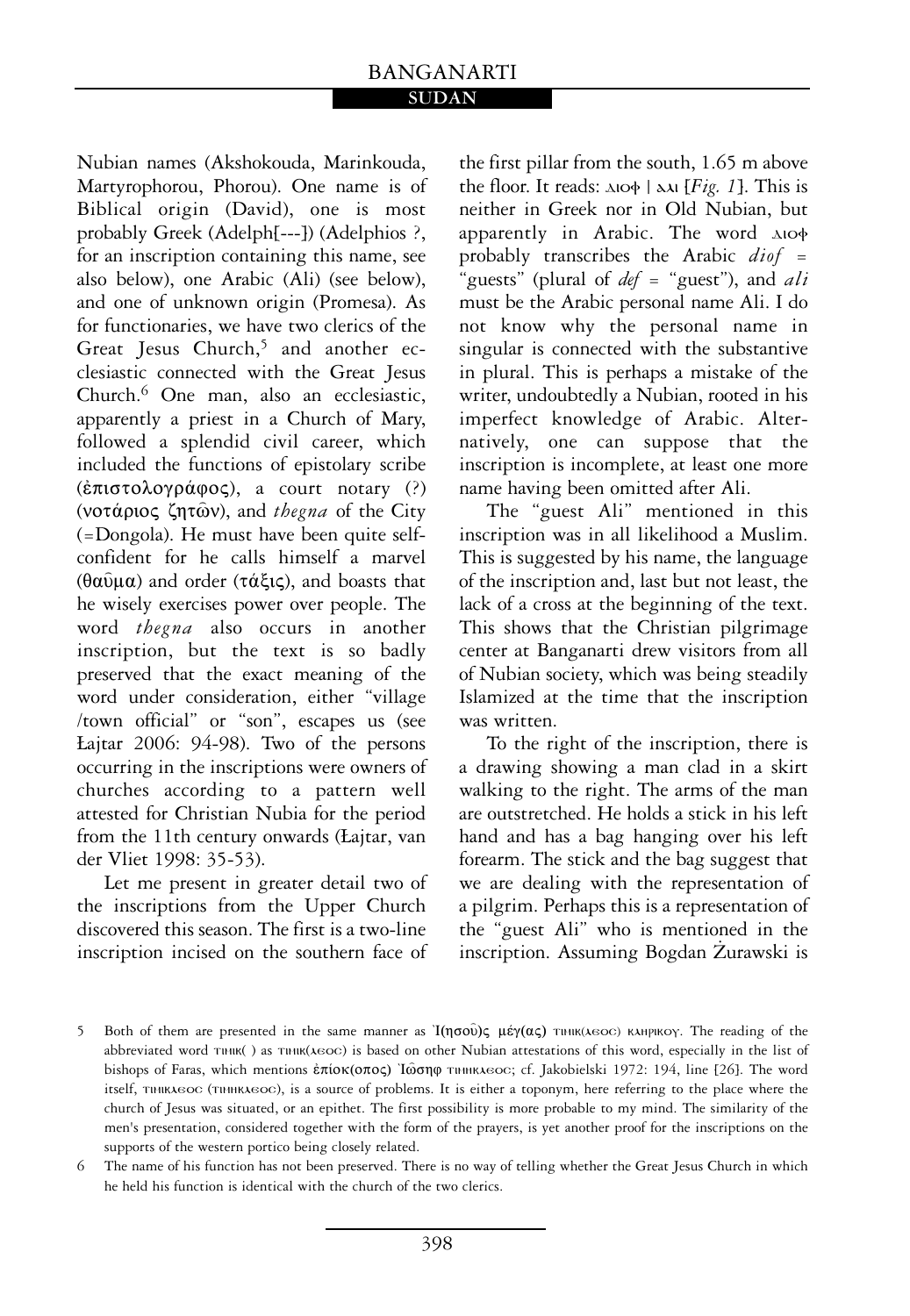### BANGANARTI **SUDAN**

right in interpreting the figure as a blindman, Ali could have come to Banganarti attracted by the miraculous healings procured in the church by its patron, the Archangel Raphael, who was considered a healer *par excellence*.

The other inscription I would like to present stands 2.015 m above the floor, on the western face of the fourth support counting from the south. It can be translated: "God of Raphael, guard. I Adelph( ), cleric of the Great (Church of) Jesus at Timikleos (?), having (the church at) [...]on, son of David Martyrophorou [---] carved (this) for the rest of the great *notarios* on Friday, in the fifth day of the moon, in the month of Phamenoth" [*Fig. 2*]. This inscription is exceptional in the Banganarti epigraphic material as it was left not as commemoration of a visit in the church by the writer, a certain Adelph( ), but on behalf of the rest of the great *notarios* (votápios  $\mu \notin \gamma \alpha \varsigma$ ). This man, mentioned without name, could be one with the author



*Fig. 1. Inscription of Ali on a pillar of the western portico of the Upper Church (Tracing A.* £ajtar*)*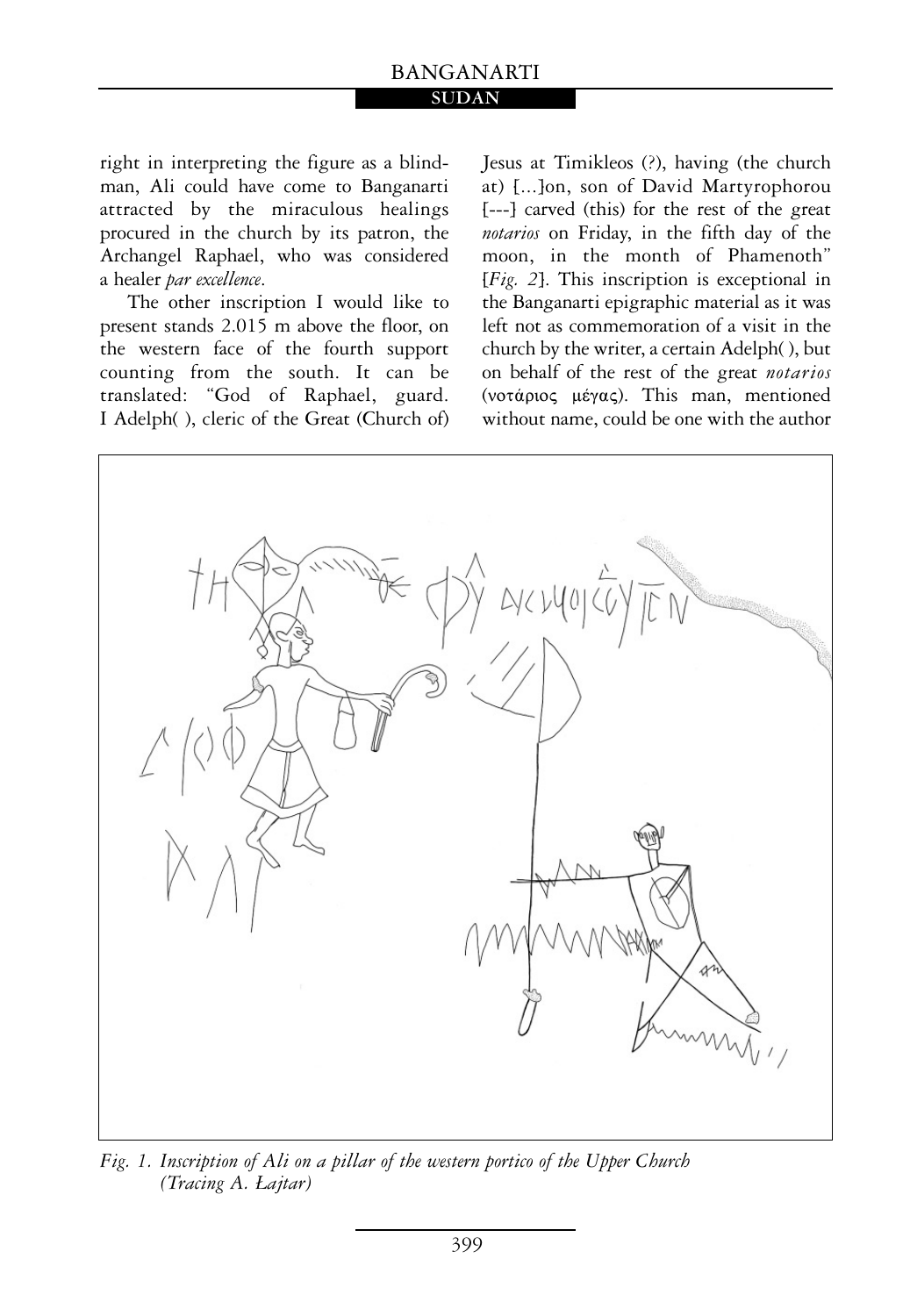## BANGANARTI

#### **SUDAN**

of an inscription on the southern face of the same, fourth support counting from the south, perpendicular to the present text, in which he is designated, among others, as νοτάριος ζητών (for this person, see above). Judging from the latter inscription, he was an exceptional figure, which explains why he was remembered by his contemporaries. Another unusual trait of the inscription discussed here is that its author uses the word  $\chi \alpha \rho \dot{\alpha} \sigma \omega$  = "to carve" instead of the stereotypical  $\gamma \rho \dot{\alpha} \varphi \omega$  to describe the process of leaving a written record from a visit to the church.7 He also

gives quite a precise date of his visit to the church, using three chronological indications: weekday, day of the lunar month, and month of the civil calendar. Such a precise dating is paralleled in the Banganarti material only by the inscription of a certain Teeita situated on the east wall of Room 19, on the first layer of plaster, which suggests that it is more or less contemporary with the discussed inscription, both of them predating the final remodeling of the church in or shortly after AD 1280 (£ajtar 2005: 311-312 with Fig. 2; 2008: 327-328).



*Fig. 2. Inscription of the notario from the western portico of the Upper Church in Banganarti (Tracing A.* £ajtar*)* 

<sup>7</sup> As far as I can see, this is the first attestation of the word  $\chi a \rho \dot{a} \sigma \sigma \omega$  with relation to Christian Nubia.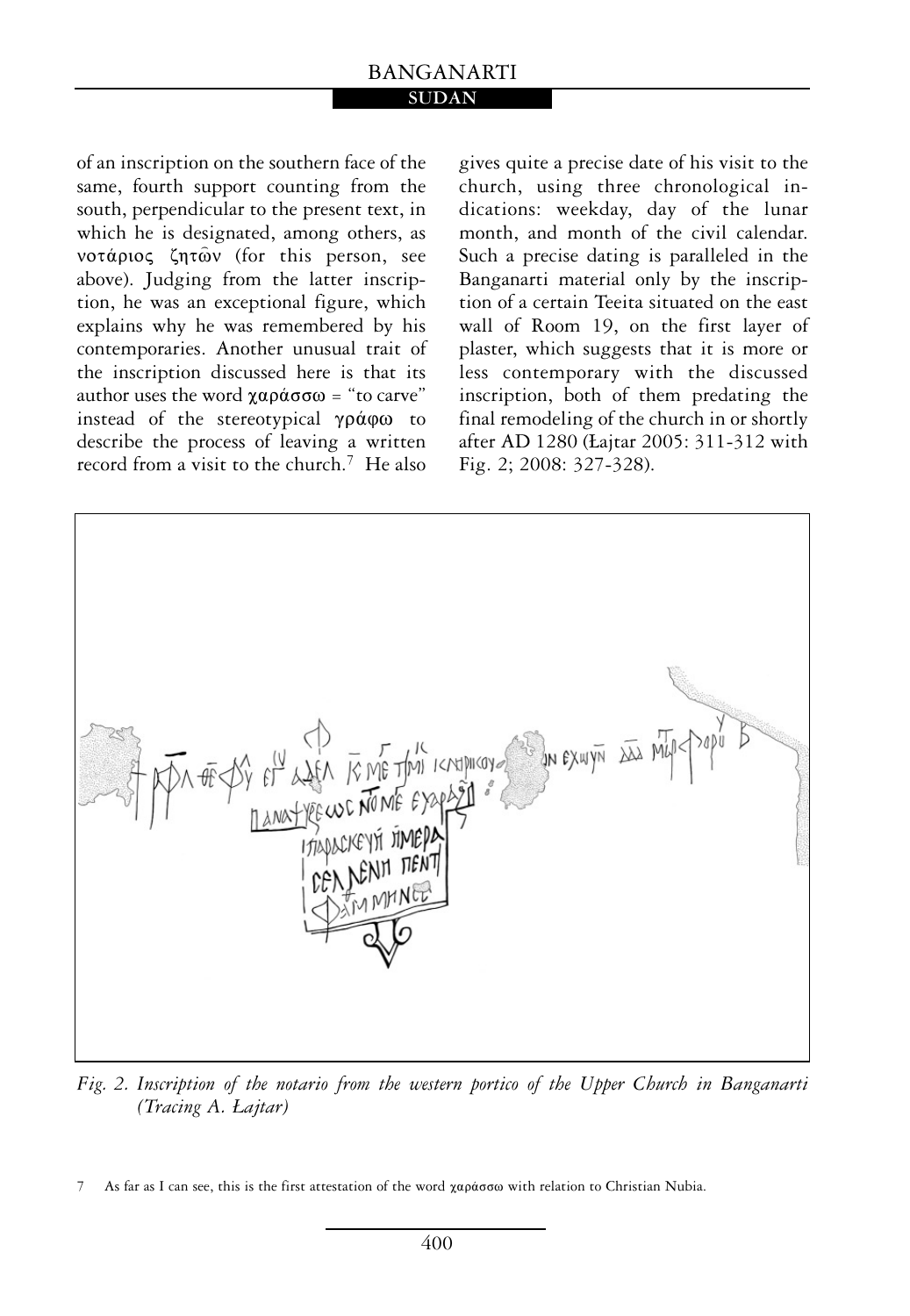#### BANGANARTI **SUDAN**

## THE LOWER CHURCH

Eight wall inscriptions were known from the Lower Church prior to the work of the 2006 season: three on the east wall of the passage behind the apse (literary text, list of archangels, and prayer for intercession for a priest), one on the east wall of the central space (prayer for intercession for a King of the name Zacharias addressed to the Archangel Raphael; £ajtar 2003: 157- 159), one on the south wall of the central space (prayer for intercession for abba Kyrou addressed to the God of the holy martyr Georgios), and three on the south wall of the western annex (two literary texts including a litany (?), and a votive (?) text inscribed in an icon showing *Maria orans*8. The ten inscriptions discovered during the 2006 season have more than doubled the corpus.

The "new" inscriptions occurred on the west wall of the western annex (eight items) and on the east wall of the passage behind the apse (two items). The former are all done in black ink by hands using majuscules of a Biblical type.<sup>9</sup> The paleography as well as

black ink suggest a literary or subliterary character of the texts. They could be excerpts from the Holy Scriptures and/or Early Christian literature, ecclesiastic canons, liturgical prayers, etc., but identification is difficult because of the poor state of the preservation of these inscriptions.

Of the two inscriptions recorded on the east wall of the passage behind the apse, one is written in black ink, but is too damaged for anything certain to be said about its contents. Another one is a visitor's graffito containing the name Antonnis or Antonnios. This man may be identical with the priest Antonios commemorated in an inscription in black ink situated immediately above. The latter inscription was discovered during the 2002 season, but was not read correctly until now. The "new" texts reads: "Preserve the most holy priest Antonios in peace, zeal and in love". Archaeological criteria and paleography suggest an 8th/9th century as the date for all the wall inscriptions discovered in the Lower Church.

#### REFERENCES

Jakobielski, S.

1972 A History of the Bishopric of Pachoras on the Basis of Coptic Inscriptions, Faras III, Warsaw £ajtar, A.

- 2003 Wall inscriptions in the Banganarti churches. A general note after three seasons of work, JJP 33, 137-159
- 2005 Banganarti. Inscriptions, 2004, PAM XVI [= Reports 2004], 309-313
- 2006 Christian Sai in written records (inscriptions and manuscripts), JJP 36, 91-104

<sup>8</sup> Cf. £ajtar 2005: 313. Note that the text here designated as a litany (?) was qualified there as being dogmatic in character.

<sup>9</sup> One inscription was executed with a very thin kalamos, as thin as those used for writing on papyrus.